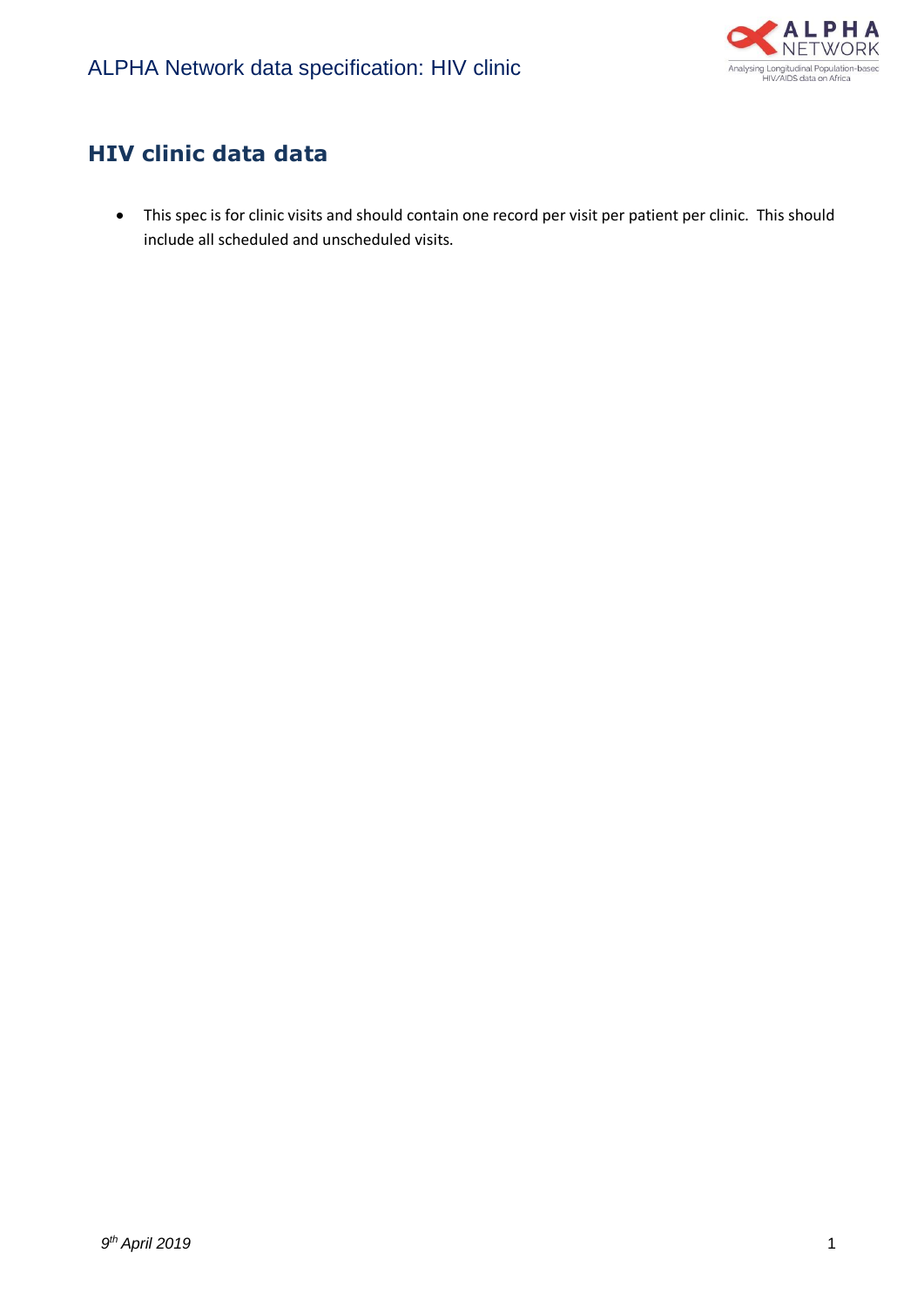

| Variable name         | <b>Description</b>                                                           | <b>Type</b> | Coding                                                                                                                                                                                    | <b>Notes</b>                                                                                                                                                                                                                                                                                                             |
|-----------------------|------------------------------------------------------------------------------|-------------|-------------------------------------------------------------------------------------------------------------------------------------------------------------------------------------------|--------------------------------------------------------------------------------------------------------------------------------------------------------------------------------------------------------------------------------------------------------------------------------------------------------------------------|
| idno                  | Person ID number                                                             |             | site specific                                                                                                                                                                             | Numeric IDs long integer format, unique for an<br>individual                                                                                                                                                                                                                                                             |
| study_name            | Name of your study field site                                                |             | site specific                                                                                                                                                                             | Character – please be consistent across data sets                                                                                                                                                                                                                                                                        |
| clinic_type           |                                                                              |             |                                                                                                                                                                                           | Country specific, depending on what types of<br>hospitals, clinics, dispensaries etc. provide HIV<br>services to study population                                                                                                                                                                                        |
| clinic_name           | Name of the clinic                                                           |             | site specific                                                                                                                                                                             |                                                                                                                                                                                                                                                                                                                          |
| clinic_record_type    | Type of information from clinic                                              |             | Visit by patient<br>2 Referral form<br>3 Status update                                                                                                                                    | Type of information recorded in this observation. We<br>expect that most of the observations will be records of<br>clinic visits/consulations.                                                                                                                                                                           |
| clinic_current_status |                                                                              |             | active<br>2 dead<br>3 lost to follow up<br>4 Transferred out                                                                                                                              |                                                                                                                                                                                                                                                                                                                          |
| visit date            |                                                                              |             | Date in Stata format                                                                                                                                                                      |                                                                                                                                                                                                                                                                                                                          |
| visit number          |                                                                              |             |                                                                                                                                                                                           | Some people may make two visits in the same day,<br>this variable is to indicate the order of these.                                                                                                                                                                                                                     |
| referral_in_type      | whether patient referred from<br>other facility and what type of<br>referral |             | 0 not a referral, already a<br>patient<br>referred from HIV test centre<br>2 Study referral<br>3 ANC<br>4 TB clinic<br>5 referred from other ART<br>clinic<br>6 walk in<br>8 not recorded | 0 for those who are already registered at this clinic; 1<br>for VCT or PICT referrals; 8 if new patient but not<br>recorded where referral came from<br>We are concerned with whether people could get lost<br>between HIV testing centre and the clinic for care so<br>even if in same facility, consider it a referral |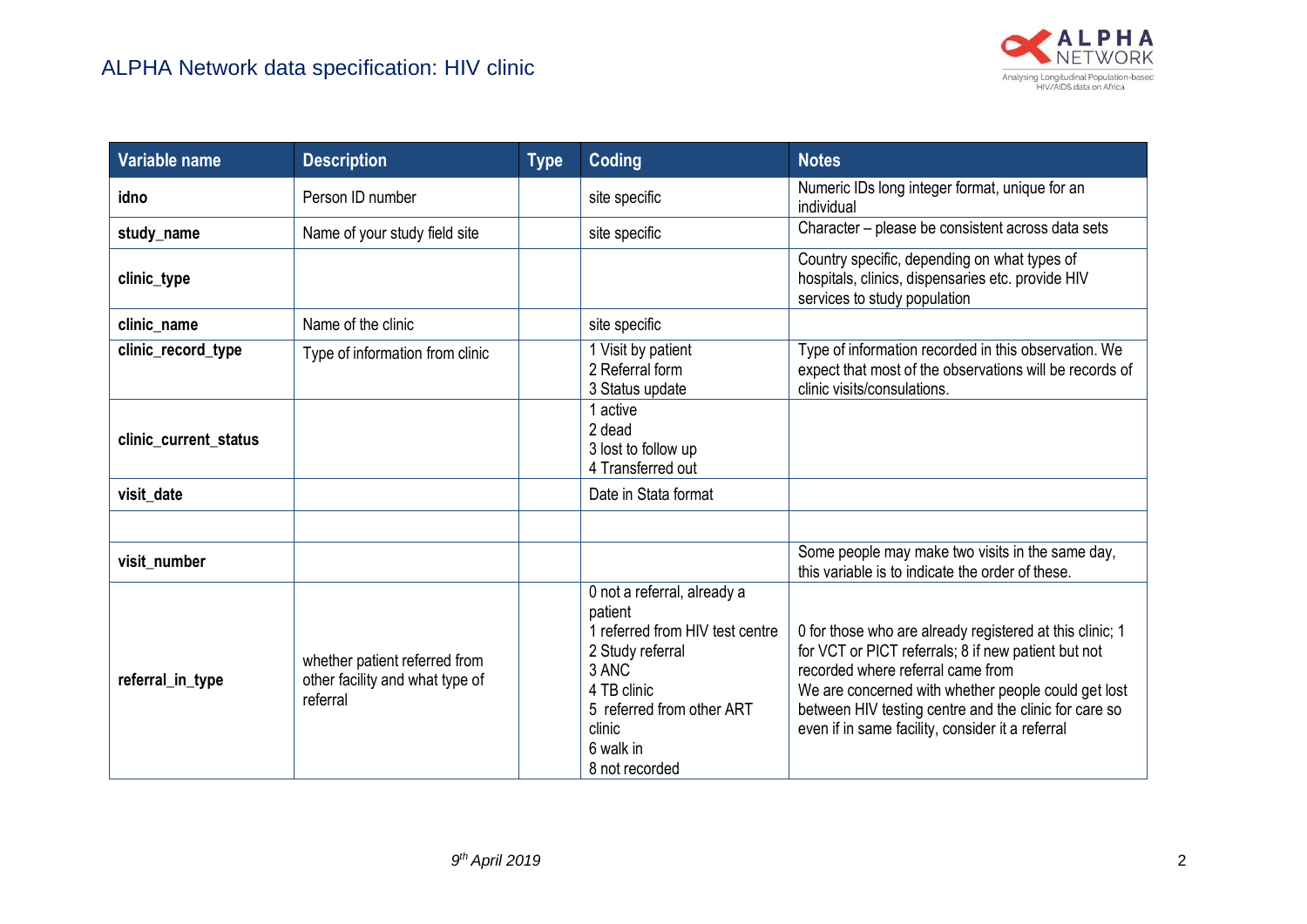

| Variable name      | <b>Description</b>                                            | <b>Type</b> | Coding                                                                                           | <b>Notes</b>                                                                                                                                                                                                                                                                                                                                                  |
|--------------------|---------------------------------------------------------------|-------------|--------------------------------------------------------------------------------------------------|---------------------------------------------------------------------------------------------------------------------------------------------------------------------------------------------------------------------------------------------------------------------------------------------------------------------------------------------------------------|
| hiv_test_result    | whether patient received HIV test<br>at this visit and result |             | 0 negative<br>1 positive<br>8 not tested                                                         | Would be helpful if the not tested could all be coded as<br>8 rather than.                                                                                                                                                                                                                                                                                    |
| stage_result       | whether clinical staging<br>performed and result              |             | 1-4 WHO stage<br>8 clinical staging not done                                                     |                                                                                                                                                                                                                                                                                                                                                               |
| cd4_count_done     | Was blood taken for CD4 count?                                |             | $0$ No<br>1 Yes<br>2 Unknown                                                                     |                                                                                                                                                                                                                                                                                                                                                               |
| cd4 turnaround     | What is the turnaround for<br>results of CD4 count?           |             | 1.Same day<br>2. Not same day so next visit                                                      |                                                                                                                                                                                                                                                                                                                                                               |
| cd4_count_results  | whether CD4 count done and<br>what result                     |             | NNNN (4 digit number)<br>8888 CD4 count done results<br>not known                                | Many sites do not have same day CD4 counts; results<br>of CD4 counts generally recorded on the visit<br>afterwards. If same CD4 results are from same day<br>this will be CD4 from report date. If CD4 results not<br>available until next visit this will be the CD4 count from<br>the previous visit. If CD4 count cannot be disclosed<br>leave as missing. |
| viral_load_done    | Whether viral load done on this<br>visit                      |             | $0$ No<br>1 Yes<br>2 Unknown                                                                     | We know most sites don't have this information but it<br>is of great interest so we wanted to have the option of<br>reporting the results if known                                                                                                                                                                                                            |
| viral_load_results | Results of the viral load                                     |             | ######### (integer result)<br>.a Viral load done, results not<br>known<br>b viral load not done. | Copies per ml<br>Use 0 for undetectable<br>Use .a for the people who you know had the test done<br>but for whom you don't know the result.<br>Use .b for the people who didn't have a test or who<br>you don't know about                                                                                                                                     |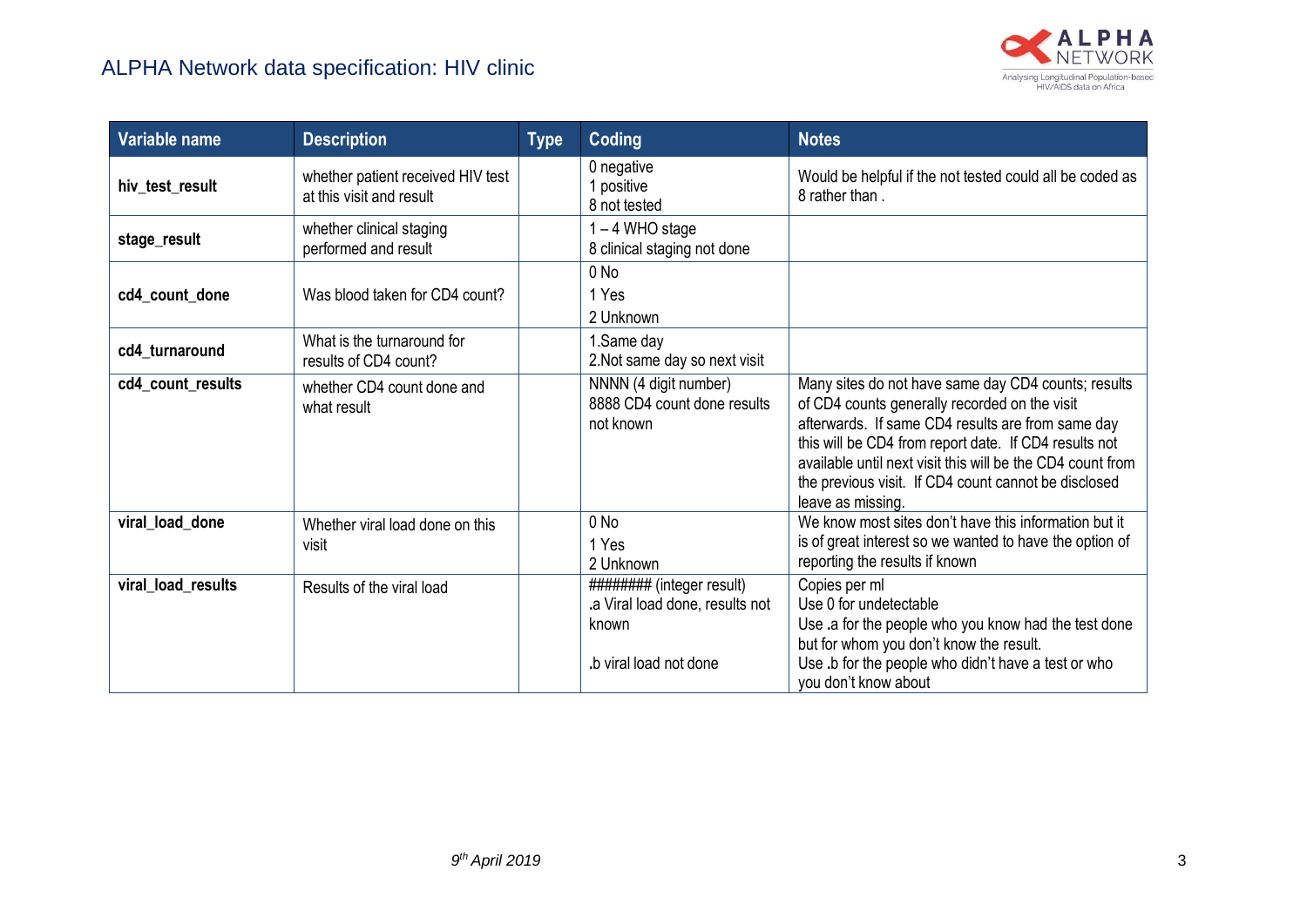

| Variable name         | <b>Description</b>                                                                 | <b>Type</b> | Coding                                                                                                                                | <b>Notes</b>                                                                                                                                                                                                                                                                                                                                                                                                                                                                                                                                                                                                                                                                                                                |
|-----------------------|------------------------------------------------------------------------------------|-------------|---------------------------------------------------------------------------------------------------------------------------------------|-----------------------------------------------------------------------------------------------------------------------------------------------------------------------------------------------------------------------------------------------------------------------------------------------------------------------------------------------------------------------------------------------------------------------------------------------------------------------------------------------------------------------------------------------------------------------------------------------------------------------------------------------------------------------------------------------------------------------------|
| eligible_for_art      | whether patient was eligible for<br>ART at this visit                              |             | 0 Not eligible<br>1 Eligible<br>3 Don't know, not recorded                                                                            | This variable will record whether the patient was<br>deemed eligible for treatment according to the protocol<br>in use at this site. Anyone who has already started<br>ART is assumed to remain eligible whatever their CD4<br>count at this visit. A patient is known to be eligible if<br>they are shown to need ART as a result of CD4 or<br>clinical staging done at this visit or an earlier visit.<br>They are also eligible if local protocols make them<br>eligible for treatment regardless of CD4/clinical<br>staging. Eligibility may be unknown if they never had<br>CD4 or staging, or if they were previously ineligible but<br>CD4 or staging was not done at this visit to find if they<br>had deteriorated |
| art_this_visit        | Did the patient get ART this<br>visit?                                             |             | $0$ No<br>1 Yes initiated this visit<br>2 Yes continuation<br>3 Restart, same regimen<br>4 Regimen change<br>8 Unknown                |                                                                                                                                                                                                                                                                                                                                                                                                                                                                                                                                                                                                                                                                                                                             |
| art_initiation_reason | Reason for ART initiation                                                          |             | 0. CD4 & stage combination<br>1. Clinical staging<br>2. CD4 count<br>3. Pregnancy/breastfeeding<br>4. Research requirement<br>5.Other |                                                                                                                                                                                                                                                                                                                                                                                                                                                                                                                                                                                                                                                                                                                             |
| art_start_year        | Start year given if there is a<br>referral form from clinic outside<br>study area  |             |                                                                                                                                       | Only use if there is a referral form brought to this visit<br>from outside study area                                                                                                                                                                                                                                                                                                                                                                                                                                                                                                                                                                                                                                       |
| art_start_month       | Start month given if there is a<br>referral form from clinic outside<br>study area |             |                                                                                                                                       | Only use if there is a referral form brought to this visit<br>from outside study area                                                                                                                                                                                                                                                                                                                                                                                                                                                                                                                                                                                                                                       |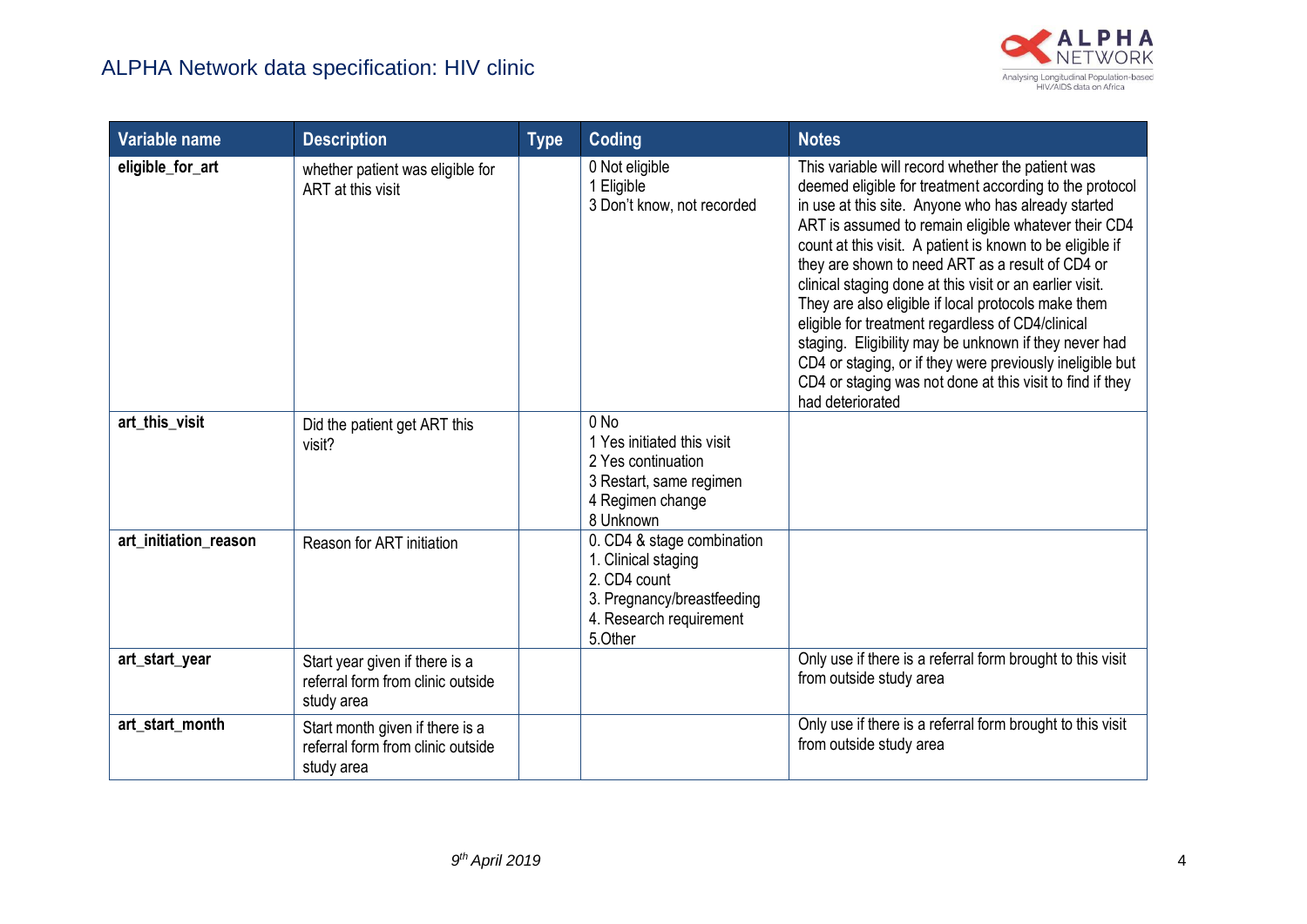

| Variable name          | <b>Description</b>                                                     | <b>Type</b> | <b>Coding</b>                                                                                                                                                 | <b>Notes</b>                                                                                                      |
|------------------------|------------------------------------------------------------------------|-------------|---------------------------------------------------------------------------------------------------------------------------------------------------------------|-------------------------------------------------------------------------------------------------------------------|
| art_drug_type          | whether ART drugs administered<br>and what type of regimen             |             | 0 no ART drug given<br>1 first line treatment<br>2 second line treatment<br>3 Non standard mix                                                                |                                                                                                                   |
| art_month_supply       | how many month's drug supply<br>patient received                       |             | 0 no ART drug given<br>N number of months                                                                                                                     | Weeks is fraction of months                                                                                       |
| next_visit_date        | expected date for next<br>appointment for this patient                 |             | Date in Stata format                                                                                                                                          | if this clinic just tells patients to "come back in N<br>months it is OK to add 30 x N days to current visit date |
| referral_out_type      | whether patient referred to other<br>facilty and what type of referral |             | 0 not referred<br>1 referred to other ART clinic<br>2 referred to other health<br>facility (e.g. TB clinic)<br>3 referred to social service<br>8 not recorded | social service - e.g. peer support group, nutrition<br>assistance, income generation club etc.                    |
| additional_counselling | whether patient received more<br>counselling during this visit         |             | 0 no more counselling<br>1 partner counselling<br>2 adherence training<br>3 other<br>8 no other advisory services                                             |                                                                                                                   |
| additional_treatment   | whether patient received other<br>treatment during this visit          |             | 0 no other treatment<br>1 treated other STI<br>2 treated opportunistic<br>infections<br>3 TB treatment<br>4 other treatment<br>8 not recorded                 |                                                                                                                   |
| given_cotrimox         | Whether patient given co-<br>trimoxazole this visit                    |             | $0$ No<br>1 Yes<br>8 Don't know                                                                                                                               |                                                                                                                   |
| given_isoniazid        | Whether patient was given<br>isoniazid this visit                      |             | $0$ No<br>1 Yes<br>8 Don't know                                                                                                                               |                                                                                                                   |